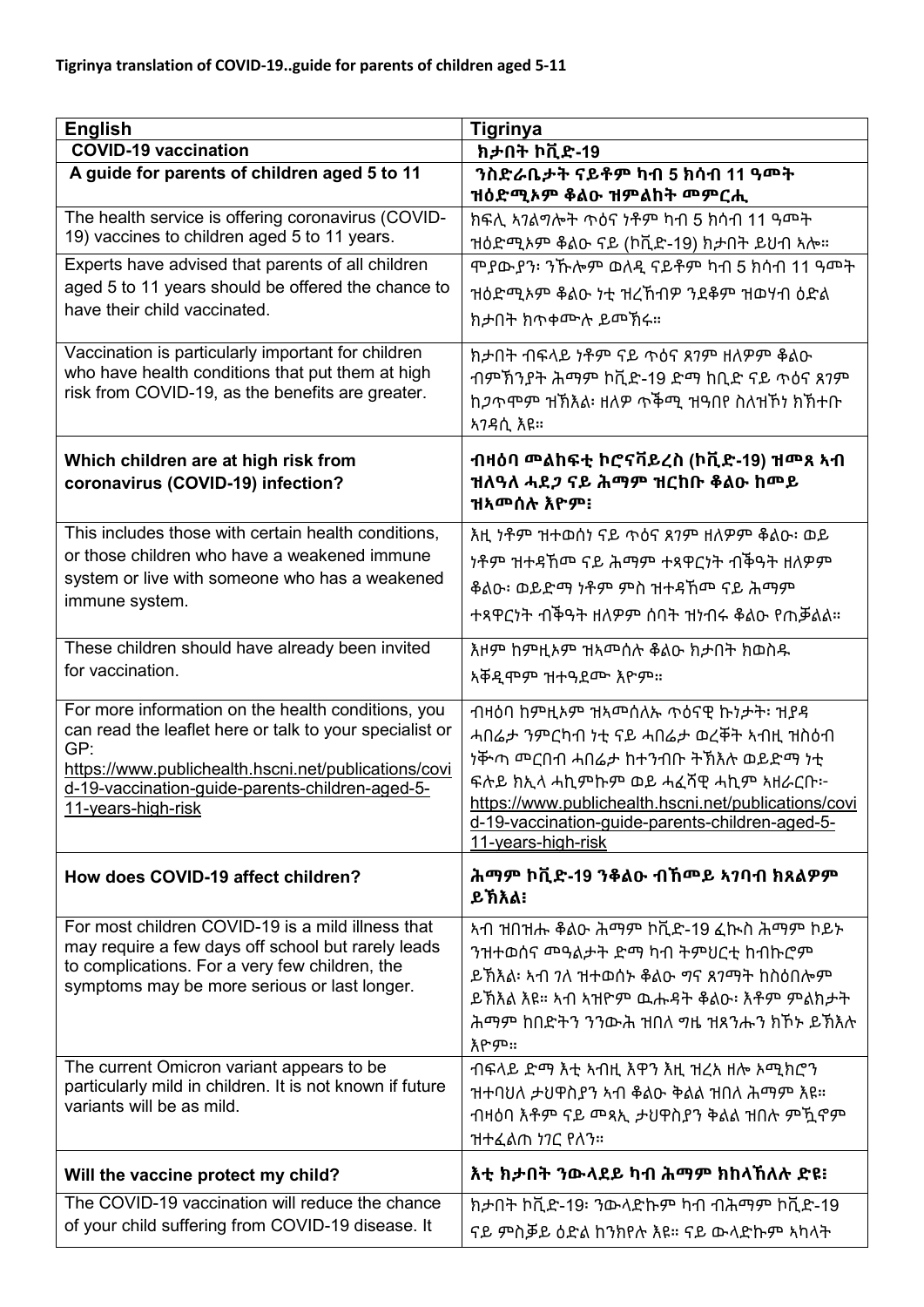| may take a few weeks for their body to build up                                                                                                                                                                                                                                                                                                                              | ካብቲ ክታበት ናይ ተጻዋርነት ብችዓት ንኸጥሪ ዉሑዳት                                                                                                                                                                                                                         |
|------------------------------------------------------------------------------------------------------------------------------------------------------------------------------------------------------------------------------------------------------------------------------------------------------------------------------------------------------------------------------|-----------------------------------------------------------------------------------------------------------------------------------------------------------------------------------------------------------------------------------------------------------|
| some protection from the vaccine.                                                                                                                                                                                                                                                                                                                                            | ሰሙናት ከድልዮ ይኽእል።                                                                                                                                                                                                                                           |
| Two doses of the vaccine should give your child<br>long lasting protection against serious<br>complications of infection - including any future<br>waves due to new variants.                                                                                                                                                                                                | ውላድኩም ክልተ መጠን ክታበታት ብምውሳዱ ድማ<br>ካብቶም ከቢድ ሳዕቤን ከስዕቡ ዝኽእሉ ናይ ሕማም<br>ከጥሪ ይኽእል – ብተወሳኺ ውን ካብቶም ኣብ መጻኢ ክስዕቡ<br>ዝኽእሉ ሓደስቲ ማዕበላት ናይ ታህዋስያን ክከላኸል ይኽእል።                                                                                                           |
| Your child should also have some protection from<br>the mild symptoms. The protection against<br>Omicron should last for several weeks.                                                                                                                                                                                                                                      | ብተወሳኺ ውላድኩም ካብቶም ፍኹስ ዝበሉ ምልክታት<br>ሕማም ናይ ምክልኻል ብችዓት ከማዕብል ይኽእል። ካብ<br>ኦሚክሮን ዝተባህሉ ታህዋስያን ናይ ምክልኻል ብችዓቱ ድማ<br>ንብዙሓት ሰሙናት ክጸንሕ ይኽእል።                                                                                                                        |
| Like all medicines, no vaccine is completely<br>effective - some children may still get COVID-19<br>despite having a vaccination, but this should be<br>less severe.                                                                                                                                                                                                         | ከም ኩሎም መድሃኒታት፡ ዝኾነ ክታበት ምሉእ ብምሉእ<br>አድማዒ አይኮነን - 7ለ ቆልዑ ዋላ ክታበት ወሲዶም ክነሶም፡<br>ኮቪድ-19 ክሓሙ ይኽእሉ እዮም፡ እዚ ግን ክብርትዖም<br>አይክእልን ይኸውን።                                                                                                                           |
| Further information is available on symptoms on<br>www.nidirect.gov.uk/coronavirus                                                                                                                                                                                                                                                                                           | ብዛዕባ ምልክታት ናይዚ ሕማም ዝምልከት ተወሳኺ ሓበሬታ<br>www.nidirect.gov.uk/coronavirus                                                                                                                                                                                     |
| <b>About the vaccine</b>                                                                                                                                                                                                                                                                                                                                                     | ብዛዕባ ዓይነታት ክታበት ዝምልከት                                                                                                                                                                                                                                     |
|                                                                                                                                                                                                                                                                                                                                                                              |                                                                                                                                                                                                                                                           |
| Children aged 5-11 will be offered the Pfizer<br>COVID-19 vaccine. Each children's dose is a third<br>of the amount of vaccine that is given to older<br>children and adults. Children at greater risk of<br>serious illness if they catch COVID-19 will need 2<br>doses of vaccine, 8 weeks apart. All other children<br>will be offered 2 doses of vaccine 12 weeks apart. | እቶም ካብ 5 ክሳብ 11 ዓመት ዝዕድሚኦም ቆልዑ Pfizer<br>ዝተባህለ ዓይነት ክታበት ናይ ኮቪድ-19 ክወሃቦም እዩ።<br>ክታበት ጥራይ እዩ። እቶም ኣብ ኣዝዩ ኣሰካፊ ኩነታት ሕማም<br>ዝርከቡ ቆልዑ፡ ሕማም ኮቪድ-19 ምስ ዝሕዞም፡ ክልተ<br><u> <sup>መ</sup>ጠን ክታበታት ናይ 8 ሰሙናት አረሓሒ</u> ቖም ክወስድዎ<br>ይማባእ። ኩሎም ካልኦት ቆልዑ ናይ 12 ሰሙናት ናይ ግዜ |
| The vaccine has been tested to make sure it is as<br>safe as possible. You can read the Pfizer leaflet<br>here: https://coronavirus-<br>yellowcard.mhra.gov.uk/productinformation                                                                                                                                                                                            | እቲ ክታበት ብዝተኻእለ መጠን ብቑዕ ምዃኑ መርመራ<br>ዝተንብረሉ እዩ። ብዛዕባ እዚ ዝምልከት አብዚ ናይ ፋይዘር ናይ<br>ሓበሬታ ወረቐት ከተንብቡ ትኽእሉ፦ https://coronavirus-<br>yellowcard.mhra.gov.uk/productinformation                                                                                     |
| <b>Common side effects</b>                                                                                                                                                                                                                                                                                                                                                   |                                                                                                                                                                                                                                                           |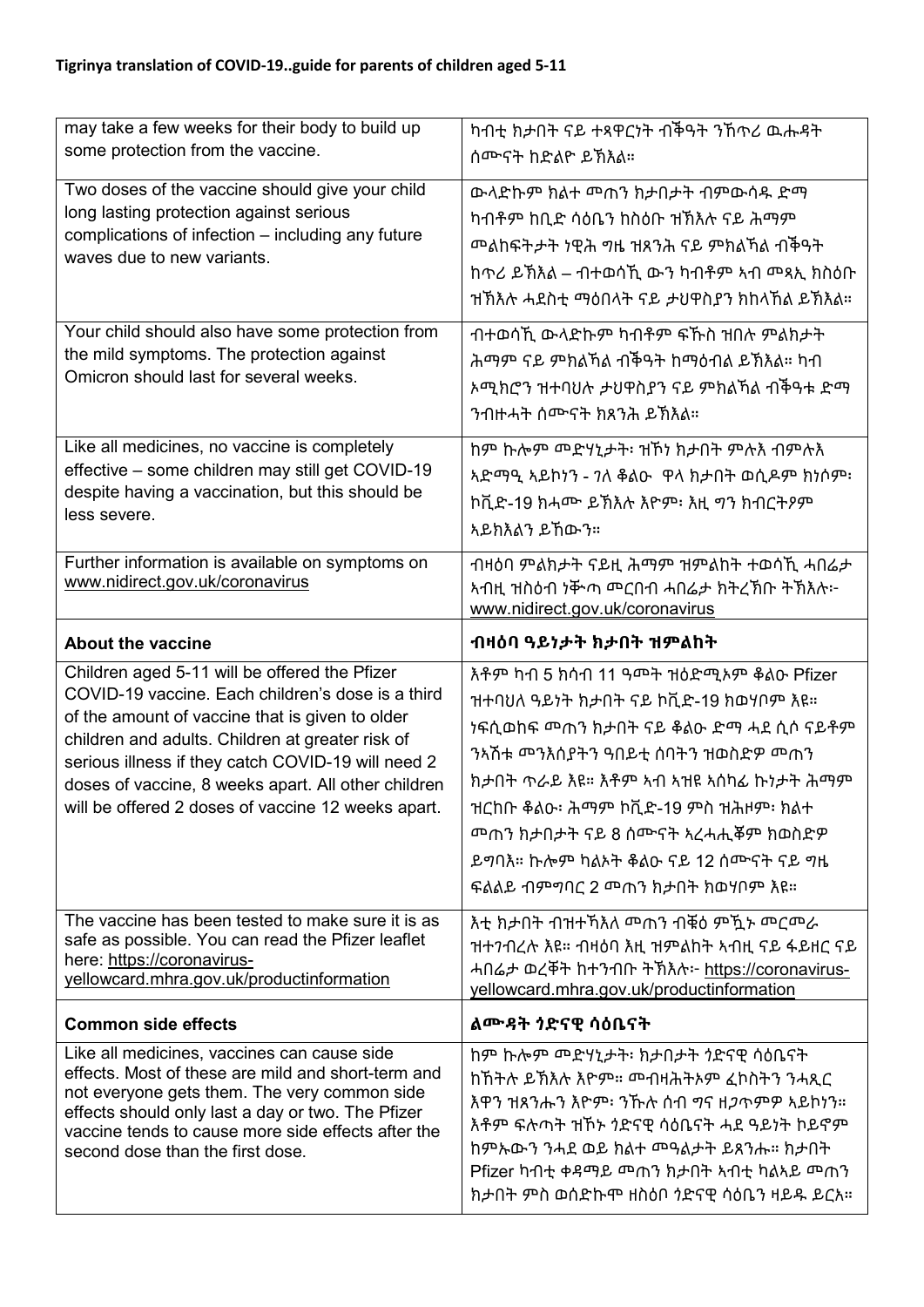| Very common side effects include:                                                                                                                                                                                                          | እቶም ኣዝዮም ልሙዳት ጎድናዊ ሳዕቤናት ነዞም ዝስዕቡ<br>የጠቓልሉ፦                                                                                                                                                                      |
|--------------------------------------------------------------------------------------------------------------------------------------------------------------------------------------------------------------------------------------------|------------------------------------------------------------------------------------------------------------------------------------------------------------------------------------------------------------------|
| having a painful, heavy feeling and                                                                                                                                                                                                        | ኣብታ ክታበት ዝወሰድክሙላ ኢድኩም ኣቐንዛውን                                                                                                                                                                                     |
| tenderness in the arm where you had your                                                                                                                                                                                                   | ከቢድን ስምዒት፡ ከምኡ'ውን ናይ ምንቅስቓስ                                                                                                                                                                                      |
| injection. This tends to be worst around 1 to                                                                                                                                                                                              | ጸ7ምን ይህልወኩም። እዚ ድሕሪ ክታበት ኣብ ዘለዋ                                                                                                                                                                                  |
| 2 days after the vaccination                                                                                                                                                                                                               |                                                                                                                                                                                                                  |
| feeling tired                                                                                                                                                                                                                              | ስምዒት ድኸም                                                                                                                                                                                                         |
| $\bullet$                                                                                                                                                                                                                                  | $\bullet$                                                                                                                                                                                                        |
| headache                                                                                                                                                                                                                                   | ቃንዛ ርእሲ                                                                                                                                                                                                          |
| $\bullet$                                                                                                                                                                                                                                  | $\bullet$                                                                                                                                                                                                        |
| general aches, or mild flu like symptoms                                                                                                                                                                                                   | ሓፈሻዊ ቃንዛታት፡ ወይ ፈኲስ ናይ ንንፋዕ ዝመስሉ                                                                                                                                                                                  |
| $\bullet$                                                                                                                                                                                                                                  | ምልክታት                                                                                                                                                                                                            |
| Your child should rest and, if they are at school,                                                                                                                                                                                         | ውላድኩም ድሕሪ ምኽታቡ ከዕርፍ ኣለዎ፡ ኣብ ትምህርቲ                                                                                                                                                                                |
| they may need to take a day or two off.                                                                                                                                                                                                    | ምስ ዝሀሉ ድማ፡ ሓደ ወይ ክልተ መዓልታት `ከዕርፍ የድልዮ።                                                                                                                                                                           |
| You can give them paracetamol (follow the<br>children's dose advice on the packaging) to help<br>make them feel better. You can find more<br>information on paracetamol for children on<br>www.nhs.uk/medicines/ paracetamol-for-children. | <u>አብ ናይ ሓበሬታ ወረቐት ተጠቒሱ ዘሎ መምርሒ</u><br>ብምኽታል) ጽቡቅ ንኽስምዖም ወይ ኩነታቶም ንኽመሓየሽ<br>ክትህቡዎም ትኽእሉ። ብዛዕባ ፈውሲ ቃንዛ መድሃኒት<br>ፓራሲታሞል (paracetamol) ንቆልዑ ዝምልከት ተወሳኺ<br>ትኽእሉ፦ www.nhs.uk/medicines/ paracetamol-for-<br>children. |
| Although feeling feverish is not uncommon for 2 to<br>3 days, a high temperature is unusual and may<br>indicate they have COVID-19 or another infection.                                                                                   | ዋላእኳ ስምዒታት መጠን ሙቖት አካላት ን2 ወይ 3<br>መዓልታት ዘይልሙዳት እንተኾኑ፡ ልዑል መጠን ረስኒ ኣካላት<br><u>ግን ዘይንቡራት ኮይኖም ሕማም ኮቪድ-19 ወይ ካልኦት</u><br><u> <sup>መ</sup>ልከፍትታት ከምዘለዉ ዝ7ልጹ ምልክታት ክኾኑ ይኽእሉ</u><br>እዮም።                              |
| Symptoms following vaccination normally last less<br>than a week. If your child's symptoms seem to get<br>worse or if you are concerned, you can call your<br>GP or Out of Hours service.                                                  | ሓደ ሰሙን ጥራይ ይጸንሑ። እቶም ኣብ ውላድኩም ዝረኣዩ<br>ምልክታት እናበርትዑ ዝኾዱ ምስ ዝሞስልኹም ወይ ዝኾነ<br>ስክፍታ ምስ ዝህልወኩም፡ ናብ ሓፈሻዊ ሓኪምኩም ወይ<br>ናብቶም ካብ ሰዓታት ስራሕ ወጻኢ ኣንልግሎት ዝህቡ ኣላካት<br>ክትድዉሉ ትኽእሉ።                                               |
| Less common side effects                                                                                                                                                                                                                   | ሳሕቲ ዝረኣዩ ንድናዊ ሳዕቤናት                                                                                                                                                                                              |
| Cases of inflammation of the heart (called                                                                                                                                                                                                 | ኣብዚ ቀረባ ግዜ፡ ተርእዮ ነድሪ ጭዋዳ ልቢ (myocarditis)                                                                                                                                                                        |
| myocarditis or pericarditis) have been reported                                                                                                                                                                                            | ወይ ነድሪ ሽፋን ልቢ (pericarditis) ዝተባህሉ ኣብ ኣዝዩ                                                                                                                                                                        |
| very rarely after COVID-19 vaccines. Most cases                                                                                                                                                                                            | ዉሑድ ኣጋጣሚ ድሕሪ ክታበት ኮቪድ-19 ተ7ሊጾም ኣለዉ።.                                                                                                                                                                             |
| recovered and felt better following rest and simple                                                                                                                                                                                        | ዝበዝሑ ካብዞም ቆልዑ ምስ ኣዕረፉን ቅልል ዝበለ ሕክምናዊ                                                                                                                                                                             |
| treatments.                                                                                                                                                                                                                                | ክንክን ምስተንብረሎምን ጥዕንኦም ተማሓይሹ።                                                                                                                                                                                      |
| In the US, all side effects have been reported much<br>less commonly after the children's dose of vaccine.<br>So far, only 1-2 cases of myocarditis have been<br>reported for every million doses of vaccine given.                        | ኣብ ሕቡራት  ሚግባስታት አመሪካ፡ ቆልዑ ሙሉእ መጠን<br>ክታበት ምስ ወሰዱ እቶም ዝረኣዩ ጎድናዊ ሳዕቤናት ኣዝዮም<br>ዝወሓዱ እዮም። ክሳብ ሕጇ፡ አብ 1-2 ግዳያት ጥራይ<br>ተርእዮታት ነድሪ ጭዋዳ ልቢ (myocarditis) ኣብ ነፍሲወከፍ<br>ሓደ ሚሊዮን ብልቃጥ ክታበታት ጸብጻብ ተዋሂቡሎም።                   |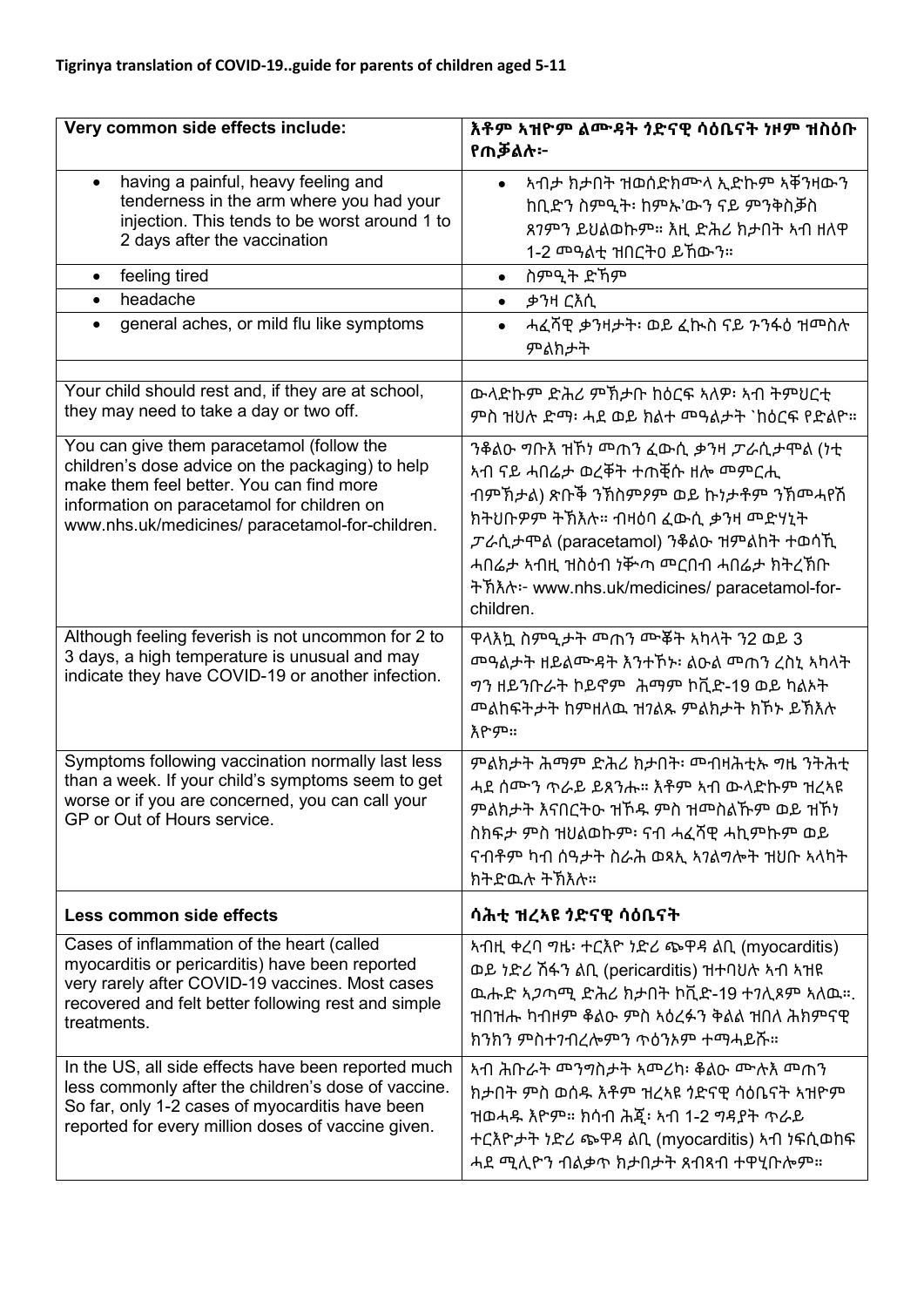| You should seek medical advice urgently from your<br>GP or Emergency Department if your child<br>experiences:                                                                                    | ውላድኩም ካብዞም ዝስዕቡ ዝኾኑ ተርእዮታት ምስ ዘ <i>ጋ</i> ጥሞ<br>ካብ ሓፈሻዊ ሓኪምኩም ወይ ክፍሊ ሀጹጽ ረዲኤት ሀጹጽ<br>ሕክምናዊ ምኽሪ ሕተቱ፦                                                                                                                |
|--------------------------------------------------------------------------------------------------------------------------------------------------------------------------------------------------|-------------------------------------------------------------------------------------------------------------------------------------------------------------------------------------------------------------------|
| chest pain<br>$\bullet$                                                                                                                                                                          | ቃንዛ ኣፍልቢ፡                                                                                                                                                                                                         |
| shortness of breath                                                                                                                                                                              | ሕጽረት እስትንፋስ፡                                                                                                                                                                                                      |
| feelings of having a fast-beating, fluttering,<br>$\bullet$<br>or pounding heart                                                                                                                 | ስምዒት ቅልጡፍ ህርመት ልቢ፡ ድግድግታ ህርመት<br>ልቢ፡ ወይ ዝስማዕ ድምጺ ህርመት ልቢ                                                                                                                                                          |
| Make sure you tell them about the vaccination your<br>child has received, or show them your child's<br>record card.                                                                              | ውላድኩም ብዛዕባ ዝወሰዶ ዓይነት ክታበት<br>ከምዝነገርኩሞም ኣረ <i>ጋግ</i> ጹ ወይ ናይ ውላድኩም ዝተኸትበሉ<br>ካርድ ኣርእዩ።                                                                                                                             |
| If you think they have had a serious side effect<br>from the vaccine you can report it using the<br>Coronavirus Yellow Card scheme. Please see<br>page 5 for details.                            | ካብቲ ዝተኸትቦ ዓይነት ክታበት ሓደ <i>ገ</i> ኛ <i>ጎ</i> ድናዊ ሳዕቤን<br>ኣኸቲሉሉ ኢልኩም ትሓስቡ ምስ እትኾኑ፡ እቲ ናይ<br>ኮሮናቫይረስ ብጫ ካርድ ተጠቒምኩም ጸብጻብኩም<br>ከተቅሩቡ ትኽእሉ። ብዛዕባ እዚ ዝምልከት ብኽብረትኪም<br>ኣብ 7ጽ 5 ንዝርዝራዊ ሓበሬታ ተመልከቱ።                          |
| How to book your appointment                                                                                                                                                                     | ብኸሞይ ኣንባብ ዕለት ቆጸራ ከም እትሕዙ                                                                                                                                                                                         |
| You can make an appointment at a children's<br>vaccination clinic in your local Health and Social<br>Care Trust using the online booking system at:<br>https://covid-19.hscni.net/get-vaccinated | <u>አብቲ አብ ከባቢኹም ዝርከብ ክሊኒክ ወይድማ ማእከል</u><br>ጥዕና ማሕበራዊ ክንክን ናይ ክታበት ቆልዑ ኣብ ቀጥታዊ<br><u> <sup>መ</sup>ስመር ኢንተርነት ብምእታው በዚ ዝስዕብ ነቝጣ መርበብ</u><br>ሓበሬታ ተጠቒምኩም ቆጸራ ክትሕዙ ትኽእሉ፦<br>https://covid-19.hscni.net/get-vaccinated |
| You may be able to attend without an appointment<br>- see www.nidirect.gov.uk/covid-vaccine                                                                                                      | ብዘይ ቆጸራ እውን ክትቀርቡ ትኽእሉ ኢኹም - ነዚ<br>ብዝምልከት ኣብዚ ዝስዕብ ነቝጣ ሞርበብ ሓበሬታ<br>+ ohn-- www.nidirect.gov.uk/covid-vaccine                                                                                                     |
| What to do next                                                                                                                                                                                  | ካብዚ ስዒቡ እንታይ ይማበር                                                                                                                                                                                                 |
| When your child has had their first injection, you<br>should get a record card.                                                                                                                  | ውላድኩም ቀዳማይ መጠን ክታበት ምስ ተኸትበ፡ ናይ<br>ክታበት ምስክር ወረቐት ክወሃበኩም እዩ።                                                                                                                                                      |
| You should keep this card and bring it with you<br>when taking your child for their next appointment.<br>This will be in 8 to 12 weeks' time.                                                    | <u>ነዚ ካርድ እዚ ተጠንቂቅኩም ብምሓዝ ከምኡውን አብቲ</u><br>ዝቅጽል ናይ ውላድኩም ክታበት ቆጸራ ነቲ ካርድ ሒዝኩሞ<br>ቅረቡ። እዚ ድሕሪ 8 ክሳብ 12 ሰሙናት ዝወሃብ ማለት እዩ።                                                                                           |
|                                                                                                                                                                                                  |                                                                                                                                                                                                                   |
| Although the first dose will give your child good<br>protection, they will need the second dose to get<br>longer-lasting protection.                                                             | ዝሀብ እኳ እንተኾነ፡ እቲ ካልኣይ  ጣን ክታበት  ግን ዝያዳ                                                                                                                                                                            |
| Keep their card safe and make sure you take your<br>child to get their second injection.                                                                                                         | ነቲ ናይ ክታበት ካርድ ብዉሑስ  ሚንገዷ ዓቅብዎ ከምኡውን<br>ንውላድኩም ካልኣይ ሞጠን ክታበት ከምዝረክብ<br><i>ገ</i> ምዝንበርኩም አረ <i>ጋ</i> ግጹ።                                                                                                           |
| <b>After the vaccine</b>                                                                                                                                                                         | ብዛዕባ ድሕሪ ክታበት                                                                                                                                                                                                     |